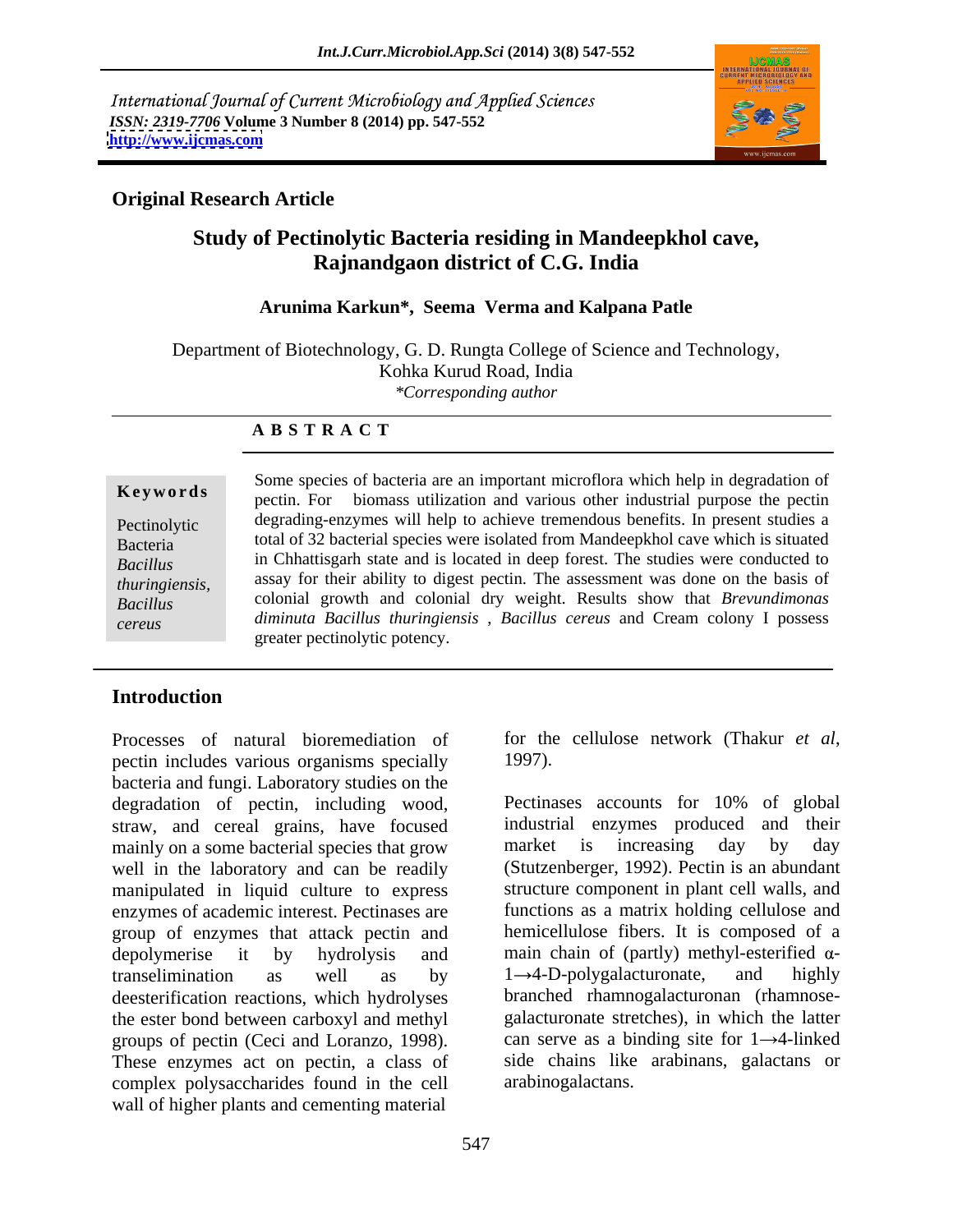These pectinases have wide applications in media. The samples were serially diluted fruit juice industry and wine industry. Pectinases have been used in the paper and distilled water. The petriplates were kept for pulp industry in addition to cellulases (Reid incubation at 26°C. After incubation and Ricard, 2000). A key role of bacteria is bacterial colonies were purely cultured in based on their capacity to decompose major sterile test tube containing nutrient agar plant components particularly cellulose, media to get axenic culture. The axenic hemicelluloses pectin and lignin(the major components of plant cell walls). Bacteria are in hankin media where citrus pectin were potent decomposers and nutrient recyclers of taken as sole carbon source for testing their forest litter and debris. Without growth and were examined for pectinase decomposing bacteria we would soon be activity by bacteria. Colonial dry weight buried in debris. Plants are the major locking living entities over the earth which lock nearly 80-90% carbon of the atmosphere. These locked complex organic materials are **Culture Media:** needed to be degraded up to the level of of simple monomers so that it can be reused by Citrus pectin-5gm;  $(NH_4)_2$   $SO_4$ -2 gm; other organisms thereby helping in cycling  $KH_2PO_4$  -4gm;  $Na_2HPo_4$ -6 gm;  $FeSO_4$ . of organic nutrients.  $7H_2O-0.2$  gm;  $CaCl_2$  -  $1mg$ ;  $H_3BO_3$ 

In present studies the dark caves were  $ZnSO<sub>4</sub>-70$  mg; Yeast extract-1 gm; Agar focused in search of mesophilic microbes which can degrade the complex materials at a faster speed in mesophilic condition also 20 ml of prepared media was then poured in as mostly degradation occurs in sterile petriplate and isolated bacteria were thermophilic condiyion. The selected inoculated to test their pectinase activity.It Mandeepkhol is an adit cave with several was then allowed to grown in  $26^{\circ}$  C  $\pm 2^{\circ}$ C branched tunnels. The twilight zone of the for 3 days. After incubation fungal plates cave is hardly 2-3 meters and the remaining were recorded at different intervals upto 3 part is completely dark. The cave receive a days. To measure colonial dry weight huge amount of plant parts as dried wood, dried leaves etc. along with heavy water streams flowing from surrounding hillocks **Results and Discussion** and entering into the caves. Inside of the cave is highly humid. Bacterial species were<br>isolated from inside the cave.

Samples were collected from Mandeepkhol cave from different deposits. The isolation of bacteria were done using nutrient agar using serial dilution method in sterilized cultured bacteria were then allowed to grow method was used to ascertain the bacterial growth. The contract of the contract of the contract of the contract of the contract of the contract of the contract of the contract of the contract of the contract of the contract of the contract of the contract of the co

## **Culture Media:**

 $KH_2PO_4$  -4gm; Na<sub>2</sub>HPo<sub>4</sub>-6 gm; FeSO<sub>4</sub>.<br>7H<sub>2</sub>O-0.2 gm; CaCl<sub>2</sub> - 1mg; H<sub>3</sub>BO<sub>3</sub><br>- 10 mg; ZnSO<sub>4</sub>-10 mg; MoO<sub>3</sub>- 10 mg; ZnSO4-70 mg; Yeast extract-1 gm; Agar -15 gm; Distilled water-1000 ml.

 ${}^{0}C$ isolates were grown in citrus pectin broth.

# **Results and Discussion**

isolated from inside the cave. plates containing citrus pectin as sole carbon **Materials and Methods grown** in basal media containing citrus The organisms were grown on basal agar source to study colonial growth and then pectin as sole carbon source to obtain colonial dry weight.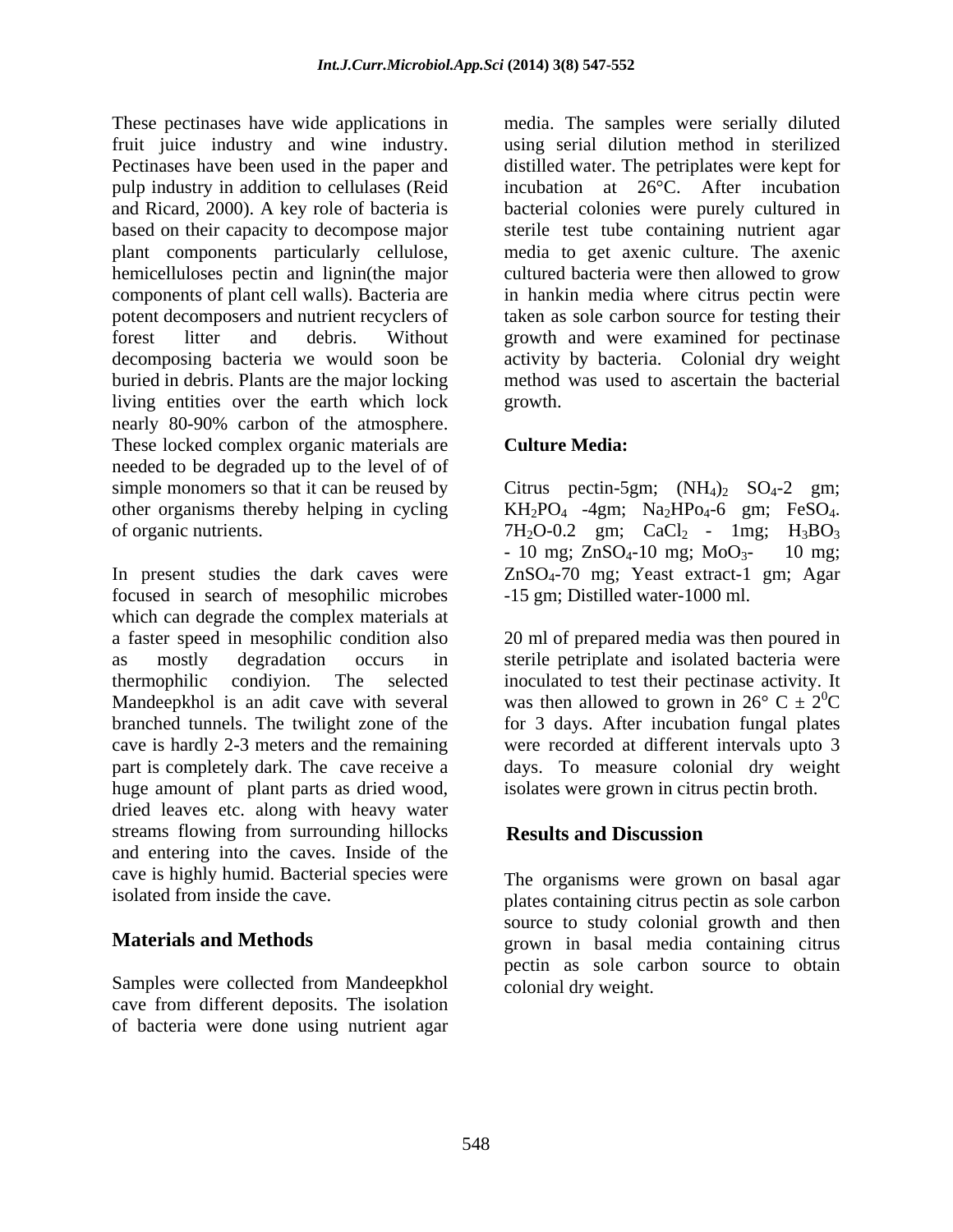| <b>Isolated Bacteria</b>               |        | Growth rate   Colonial dry weight   Colonial dry weight<br>$\vert$ per 50 ml | per 1000 ml |
|----------------------------------------|--------|------------------------------------------------------------------------------|-------------|
| <b>Bacillus cereus</b>                 | $+++$  | $\vert 0.11$ gm                                                              | $2.2$ gm    |
| <b>Bacillus thuringiensis</b>          | $+++$  | $0.12$ gm                                                                    | $2.4$ gm    |
| Brevundimonas diminuta                 | $++++$ | $0.14$ gm                                                                    | $2.8$ gm    |
| Cream colony I                         | $++$   | $0.08$ gm                                                                    | $0.16$ gm   |
| Cream colony II                        |        | $0.03$ gm                                                                    | $0.06$ gm   |
| Cream rough colony II                  |        | $0.07$ gm                                                                    | $0.14$ gm   |
| Cream rough colony II                  |        | $0.04$ gm                                                                    | $0.08$ gm   |
| Cream rough colony III                 |        | $0.06$ gm                                                                    | $0.12$ gm   |
| Creamish yellow colony I               | $++$   | $0.08$ gm                                                                    | $0.16$ gm   |
| $\text{Creamish yellow colony II }$ ++ |        | $0.068$ gm                                                                   | $0.136$ gm  |
| Lemon yellow colony I                  |        | $0.03$ gm                                                                    | $0.06$ gm   |
| Lemon yellow colony II                 |        | $0.07$ gm                                                                    | $0.14$ gm   |
| Orange colony                          |        | $0.05$ gm                                                                    | 0.10gm      |
| Transparent colony 4                   |        | $0.029$ gm                                                                   | $0.058$ gm  |
| Transparent colony II                  | $++$   | $0.06$ gm                                                                    | $0.12$ gm   |
| White colony II                        |        | $0.04$ gm                                                                    | $0.08$ gm   |
| Whitish cream colony                   |        | $0.03$ gm                                                                    | $0.06$ gm   |
| Yellowish rough colony                 | $++$   | $0.07$ gm                                                                    | $0.14$ gm   |

**Table.1** Colonial growth and colonial weight in pectin media.

 $+=$  poor,  $++$  = moderate,  $++$  = good,  $++$  + = excellent.



Plate 5.1 - Brevundimonas diminuta colonial growth in pectin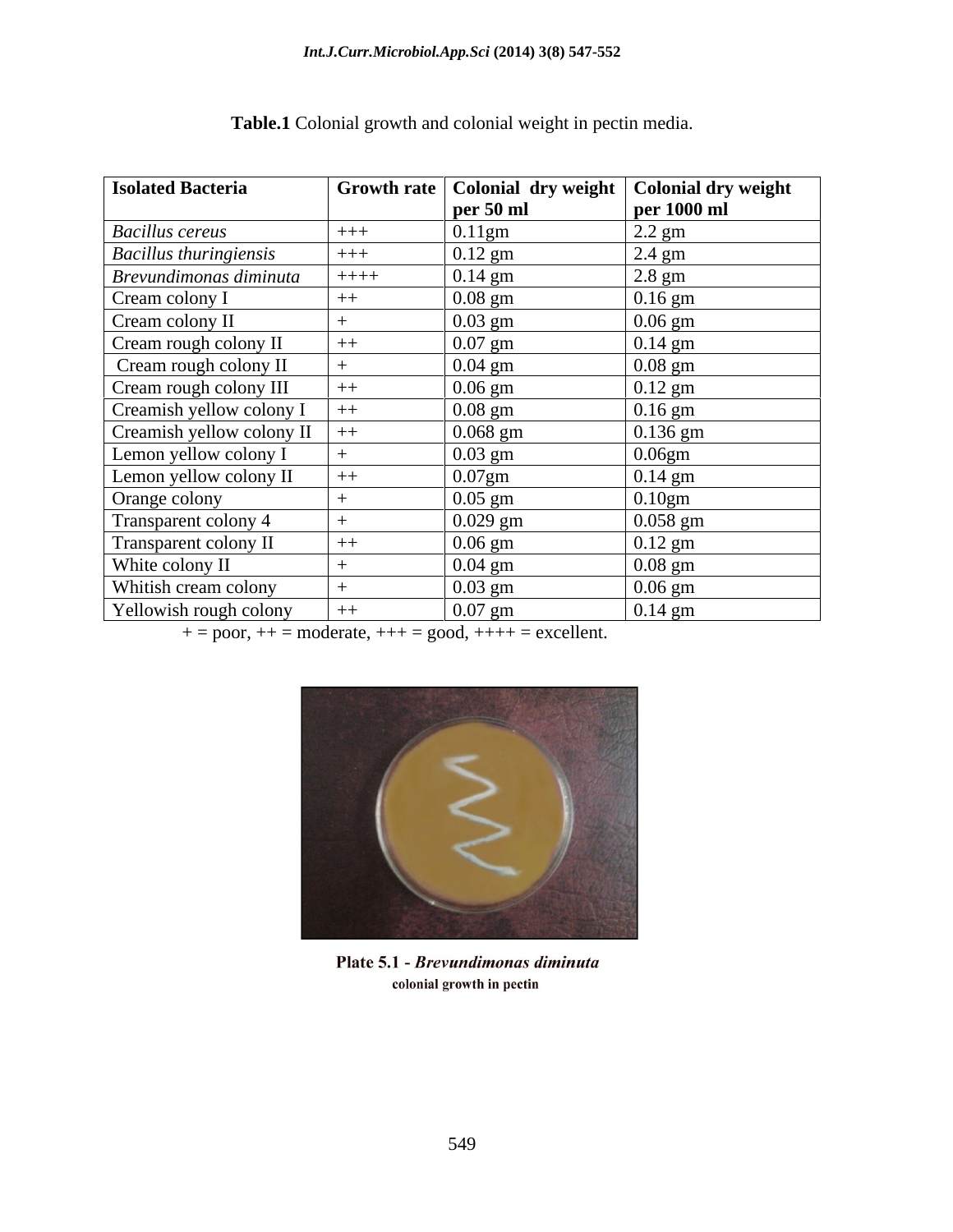

Plate 5.2 - Bacillus thuringiensis colonial growth in pectin



Plate 5.3- Bacillus cereus colonial growth in pectin

Incubation period of 3 days were given for bacteria and even they showed highest dry organism. The results are shown in Table- 1. Out of 32 species 18 species grown well Mohmoud *et al.* (2008) studied 1.3 and 2.3)*,* Cream colony I, Lemon colony were proved to be best pectinase major role. Bayoumi et al. (2008) reported producer as their growth rate in pectin the nutritional and environmental producer as their growth rate in pectin

all the test organisms. Average of three weight. Kobayashi *et al.* (2000) purified replicates was considered for each the first bacterial exo-poly galacturonases in media containing pectin as sole carbon pectinolytic enzymes and their production, source, but *Brevundimonas diminuta* characterization and applications and (plate- 1.1 and 2.1), *Bacillus thuringiensis* isolated fifty two bacterial isolates, out of (plate- 1.2 and 2.2)*, Bacillus cereus* (plate- which *Paenibacillus polymyxa* showed the yellow colony and Yellowish rough polygalactouronase was found to play media was more as compared to other condition requirements for production offrom *Bacillus* sp. strain KSM-P443. Mohmoud *et al*. (2008) studied highest pectinolytic activities and the exo major role. Bayoumi *et al.* (2008) reported the nutritional and environmental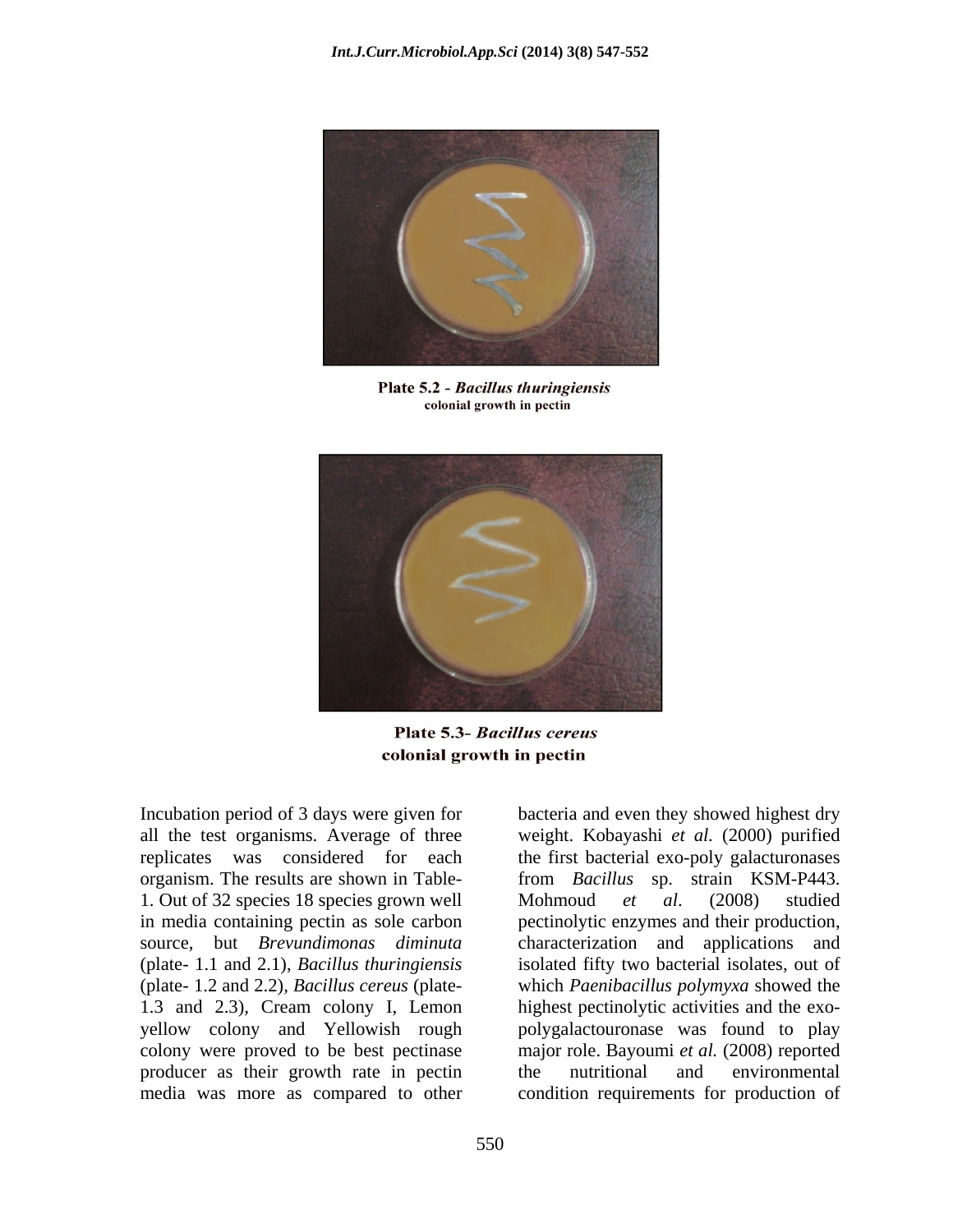Polygalacturonase by *Bacillus firmus*-I- these microbes as they flourish in constant 4071 under solid state fermentation atmosphere through out the year they can conditions using potato peels. These results are connected with that recorded by Kapoor *et al.* (2000) who found that,<br>Racillus sp MG CP 2 produce an alkaline **References** *Bacillus* sp. MG-CP-2 produce an alkaline and thermostable Polygalacturonase in<br>degumming of ramie (*Roehmeria nivea*) Abbasi Haider and Fazaelipoor degumming of ramie (*Boehmeria nivea*) Abbasi Haider and Fazaelipoor<br>and Sunn hemp (*Crotalaria inneea*) Mohammed Hassan. (2010). and Sunn hemp (*Crotalaria juncea*). Kapoor *et al.* (2000) and Bayoumi *et al.* Pectinase production in a defined (2008) reported that maximum medium using surface culture (2008) reported that maximum medium using surface culture polygalacturonase production were fermentation. *Ind. J. Ind. Chem.,* achieved when media were supplemented<br>with citrus pectin as sole carbon source<br>Adeleke Johnson Adebare. Odunfa with citrus pectin as sole carbon source. However Beg *et al.* (2000a, 2000b) found that, pectinase production from Afolake and Oweseni Christina *Streptomyces* sp. QG-11-3 was enhanced<br>
by wheat bran Geetha et al. (2012) Collulase and pectinase from orange by wheat bran. Geetha *et al.* (2012) cellulase and pectinase from orange worked on bacterial species for pectinase peels by fungi. Nature and Science, worked on bacterial species for pectinase  $\frac{\text{peels by fungi.}}{10(5): 107-112.}$ production and identified them as *Bacillus* 10(5): 107-112.

best pectinase activity when grown in media with one percent pectin **production** by A. tamarii and A. concentration. Kumar *et al.* (2012) studied pectinase production by bacteria and of Pharm<br>observed that Racillus sp MFW7 showed 614-624. observed that *Bacillus* sp MFW7 showed best pectolytic activity. Janani *et al*. Akhter Nazneen, morshed Alamm, Uddin (2011) also studied pectinase producing Azim, Begum Feroza, Sultan Tipu bacteria from agricultural waste dump soils and isolated ten bacterial strains. Three best pectinase producing strains were identified as *Bacillus* sp whereas *Internationa*<br>
Kumar and Sharma (2012) reported *Cocci* 1(1): 33-42. Kumar and Sharma (2012) reported *Cocci*<br>sp as notent producer for pectinase Banu Rasheedha A., Devikalpana M., sp. as potent producer for pectinase

It can be concluded from the present<br>studies that the large caves with high the pectinases enzyme from studies that the large caves with high humidity harbour a variety of microbes including molds, bacteria and *Science and Technology,* 3(4): 377 actinomycetes. These microbes are quite<br>
notent in digesting plant materials and Ceci, L. and Loranzo. J. potent in digesting plant materials and Ceci, L. and Loranzo. J. 1998.<br>
animal wastes which are rich in lignin Determination of enzymatic animal wastes which are rich in lignin, cellulose and pectic substances. Further,

be used for the decomposition of complex organic materials to form manure.

# **References**

- Abbasi Haider and Fazaelipoor Mohammed Hassan. (2010). Pectinase production in a defined medium using surface culture  $1(1)$ : 5-10.
- Adeleke Johnson Adebare, Odunfa Ayodele Sunday, Olanbiwonniner Afolake and Oweseni Christina Mojisola. (2012). Production of cellulase and pectinase from orange peels by fungi. *Nature and Science*, 10(5): 107-112.
- *sp*. and *Pseudomonas sp.* Akbar Sabika, Dr. Prasuna Gyana R.,<br>
Theja B. and Chakradhar Y.M.S.<br>
According to them *Bacillus sp*. showed (2012). Exploitation of natural Akbar Sabika, Dr. Prasuna Gyana R., Theja B. and Chakradhar Y.M.S. (2012). Exploitation of natural substrates and oil cakes for pectinase production by *A. tamarii* and *A. carbonarius*. *International Journal of Pharma and Biosciences*, 3(2): 614- 624.
	- Akhter Nazneen, morshed Alamm, Uddin Azim, Begum Feroza, Sultan Tipu and Azad Abul Kalam. (2011). Production of ectinas by *Aspergillus niger* cultured in solid state media. *International Journal of Biosciences,*
- production. Chanaprabhal G.R., Pradeep B.V.<br>and Palanswamy M. (2010). Banu Rasheedha A., Devikalpana M., Gnanaprabhal G.R., Pradeep B.V. and Palanswamy M. (2010). Production and characterization of pectinases enzyme from *P.chrysogenum. Indian Journal of* 381.
	- Ceci, L. and Loranzo. J. 1998. Determination of enzymatic activities of commercial pectinases for the clarification of apple juice.